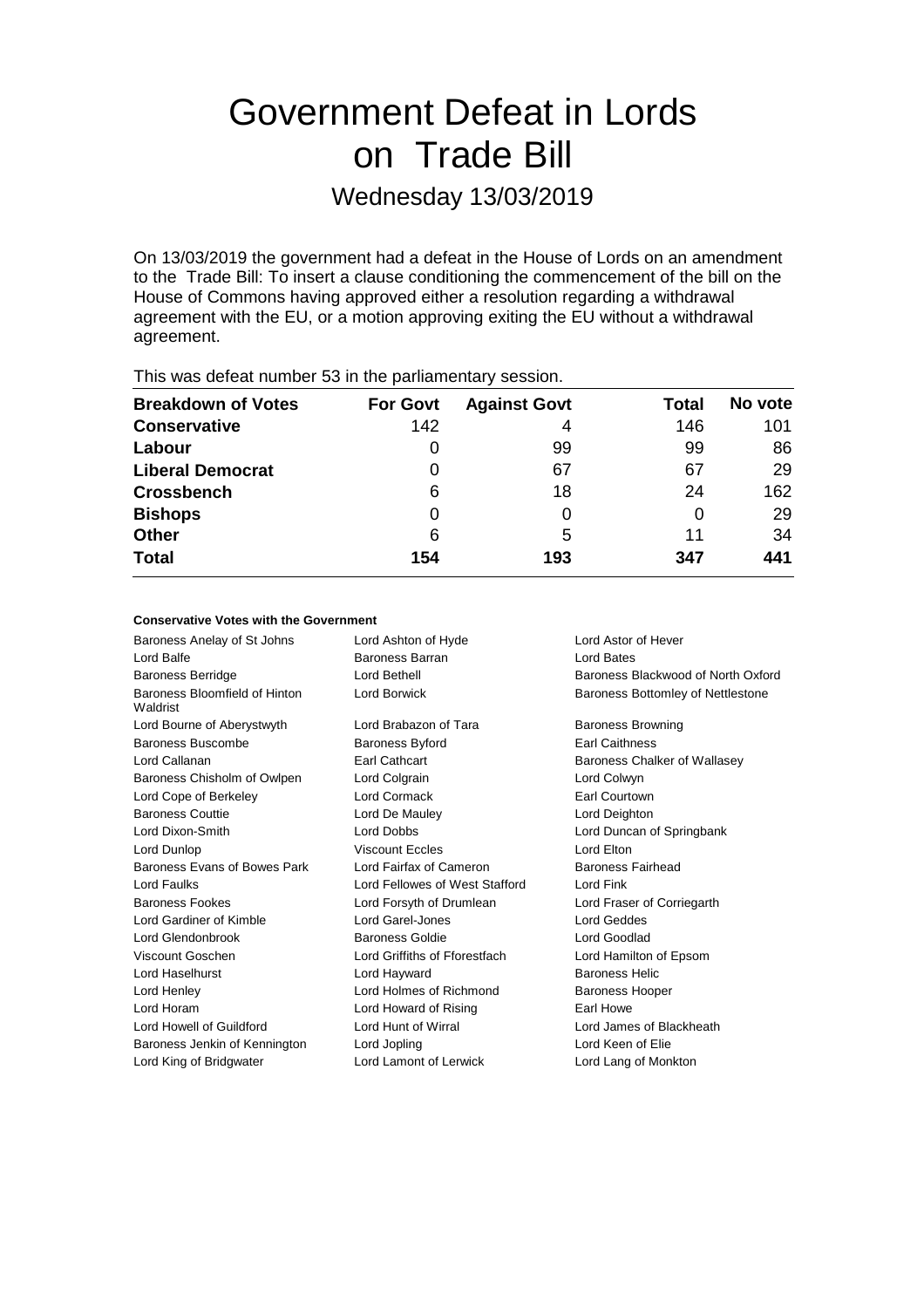Earl Lindsay Lord Lingfield Earl Liverpool Lord Lucas Lord Lupton Lord MacGregor of Pulham Market Lord Mackay of Clashfern **Lord Magan of Castletown** Baroness Manzoor Lord Marlesford Lord Maude of Horsham Lord McColl of Dulwich Lord McInnes of Kilwinning **Baroness McIntosh of Pickering** Baroness Meyer Duke of Montrose The Baroness Morris of Bolton The Lord Naseby Baroness Neville-Jones **Baroness Neville-Rolfe** Baroness Newlove Baroness Nicholson of Winterbourne Baroness Noakes Lord Norton of Louth Lord O'Shaughnessy **Lord Palumbo** Baroness Pidding Lord Popat Lord Porter of Spalding Lord Price Lord Randall of Uxbridge **Lord Reay Community** Baroness Redfern Viscount Ridley Lord Risby Lord Robathan Baroness Sater **Baroness Scott of Bybrook** Baroness Seccombe Earl Selborne **Baroness Shackleton of Belgravia** Lord Sheikh Lord Sherbourne of Didsbury Lord Shinkwin Earl Shrewsbury Lord Smith of Hindhead Baroness Stedman-Scott Lord Strathclyde Baroness Stroud **Baroness Sugg Communist Communist Communist Communist Communist Communist Communist Communist Communist Communist Communist Communist Communist Communist Communist Communist Communist Communist Communist C** Lord Trefgarne Viscount Trenchard Lord Trimble Lord True Lord Tugendhat Viscount Ullswater Baroness Vere of Norbiton Baroness Verma Lord Wakeham Lord Wasserman Lord Wei Lord Whitby Baroness Wilcox Baroness Williams of Trafford Lord Young of Cookham Viscount Younger of Leckie

Lord Lansley Lord Leigh of Hurley Lord Lexden

#### **Conservative Votes against the Government**

Lord Cooper of Windrush **Viscount Hailsham** Baroness Wheatcroft Lord Willetts

# **Labour Votes with the Government**

# **Labour Votes against the Government**

Baroness Armstrong of Hill Top Baroness Bakewell **Baroness Lord Bassam of Brighton** Lord Beecham Lord Berkeley Lord Bradley Lord Bragg Lord Brooke of Alverthorpe Lord Brookman Lord Browne of Ladyton **Baroness Bryan of Partick** Lord Campbell-Savours Lord Carter of Coles Baroness Chakrabarti Viscount Chandos Lord Collins of Highbury Baroness Crawley Lord Cunningham of Felling Lord Davies of Oldham Lord Davies of Stamford Lord Drayson Lord Elder Lord Filkin Lord Foulkes of Cumnock Baroness Golding **Lord Gordon of Strathblane** Baroness Goudie Lord Grantchester Lord Griffiths of Burry Port Lord Hain Lord Harris of Haringey Lord Haworth Baroness Healy of Primrose Hill Baroness Henig Lord Hollick Lord Hoyle Lord Hughes of Woodside **Lord Hunt of Kings Heath** Baroness Jones of Whitchurch Lord Jones **Lord Lord Lord Judd Lord Community Community** Lord Kennedy of Southwark Baroness Kennedy of Cradley **Lord Kinnock Baroness Kinnock by Arabya** Baroness Kinnock of Holyhead Lord Knight of Weymouth Baroness Lawrence of Clarendon Lord Lea of Crondall Baroness Lister of Burtersett Lord Livermore Lord Mandelson Lord Maxton Lord McAvoy Baroness McDonagh Baroness McIntosh of Hudnall Lord McKenzie of Luton Lord McNicol of West Kilbride Lord Monks Lord Morgan Baroness Morgan of Huyton Lord Morris of Handsworth Baroness Morris of Yardley Lord Morris of Aberavon Lord Murphy of Torfaen **Baroness Osamor** Baroness Pitkeathley Lord Ponsonby of Shulbrede Lord Prescott **Baroness Prosser** Lord Puttnam Baroness Quin Lord Radice

Baroness Adams of Craigielea Lord Anderson of Swansea Baroness Andrews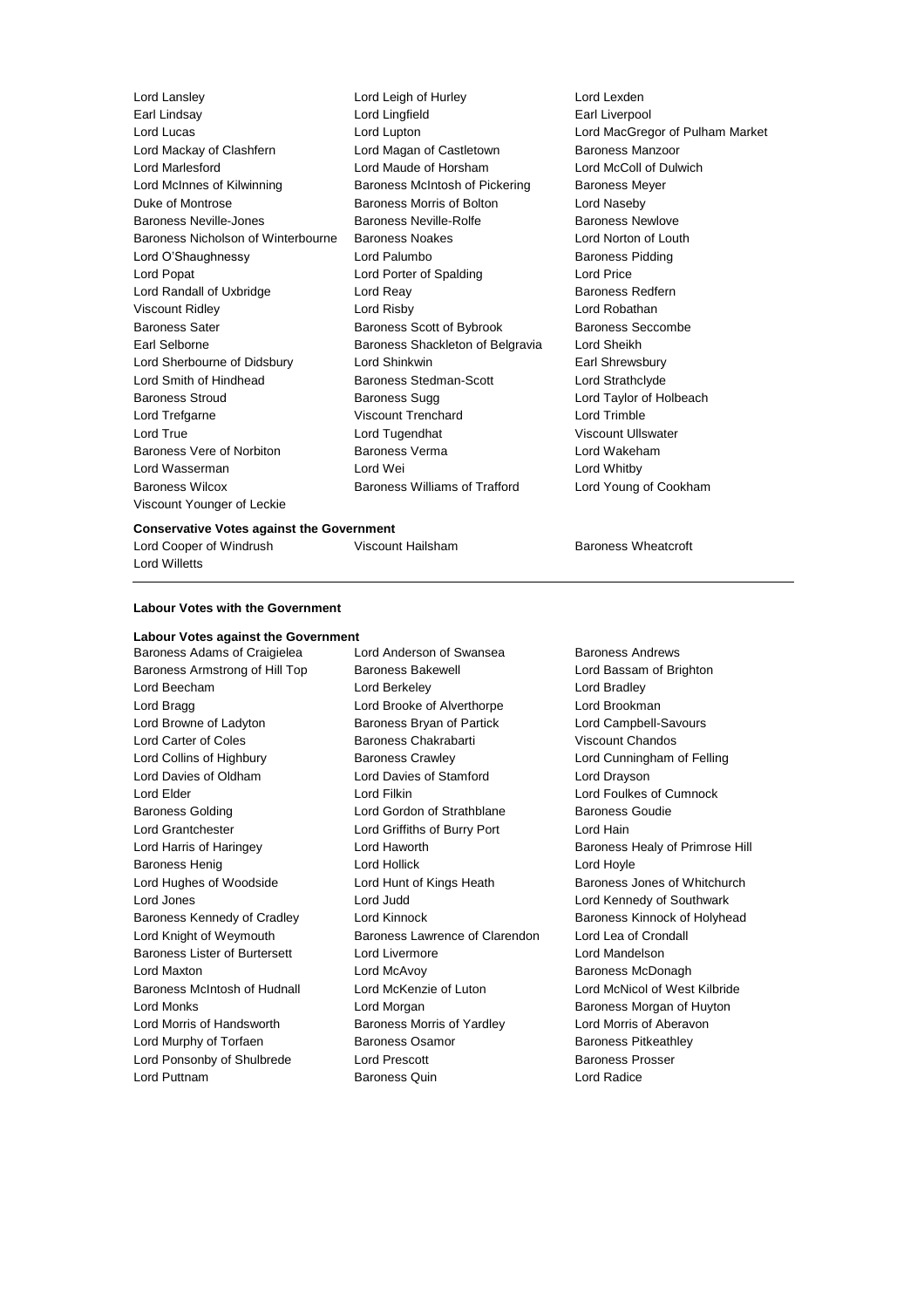Baroness Ramsay of Cartvale Baroness Rebuck Baroness Royall of Blaisdon<br>
Lord Sawver Baroness Sherlock Miscount Simon Baroness Smith of Basildon Lord Tomlinson Lord Touhig Lord Triesman Lord Tunnicliffe **Lord Watson of Invergowrie** Baroness Wheeler<br>
Baroness Whitaker **Lord Whitty** Lord Whitty **Conduing Lord Wills** Baroness Whitaker Lord Whitty Lord Wills

Examples Sherlock Viscount S<br>
Lord Snape<br>
Lord Solev

Lord Stevenson of Balmacara Lord Stone of Blackheath Baroness Symons of Vernham Dean Lord Woolmer of Leeds Lord Young of Norwood Green

# **Liberal Democrat Votes with the Government**

| Liberal Democrat Votes against the Government |                             |                            |
|-----------------------------------------------|-----------------------------|----------------------------|
| Lord Addington                                | Lord Alderdice              | Baroness Bal<br>Mandeville |
| <b>Baroness Barker</b>                        | Lord Beith                  | <b>Baroness Bor</b>        |
| Baroness Bowles of Berkhamsted                | Lord Bruce of Bennachie     | Lord Burnett               |
| Baroness Burt of Solihull                     | Lord Campbell of Pittenweem | Lord Chidgey               |
| Lord Clement-Jones                            | <b>Lord Cotter</b>          | <b>Baroness Dog</b>        |
| Lord Foster of Bath                           | Lord Fox                    | <b>Baroness Gar</b>        |
| Lord German                                   | Lord Goddard of Stockport   | <b>Lord Greaves</b>        |
| <b>Baroness Grender</b>                       | Baroness Hamwee             | <b>Baroness Har</b>        |
| <b>Baroness Humphreys</b>                     | Lord Hussain                | <b>Baroness Hus</b>        |
| Baroness Janke                                | <b>Baroness Jolly</b>       | Lord Jones of              |
| <b>Baroness Kramer</b>                        | <b>Baroness Ludford</b>     | Lord McNally               |
| Baroness Miller of Chilthorne Domer           | Lord Newby                  | <b>Baroness Nor</b>        |
| Lord Paddick                                  | <b>Baroness Pinnock</b>     | Lord Purvis of             |
| Baroness Randerson                            | Lord Razzall                | Lord Redesda               |
| Lord Rennard                                  | Lord Rodgers of Quarry Bank | <b>Baroness Sco</b>        |
| Lord Scriven                                  | Lord Sharkey                | <b>Baroness She</b>        |
| Lord Shipley                                  | Lord Shutt of Greetland     | <b>Baroness Sm</b>         |
| Lord Stephen                                  | Lord Stoneham of Droxford   | Lord Storey                |
| <b>Lord Stunell</b>                           | <b>Baroness Suttie</b>      | <b>Lord Taverne</b>        |
| Lord Taylor of Goss Moor                      | Lord Teverson               | Lord Thomas                |
| <b>Baroness Thornhill</b>                     | Lord Tope                   | Lord Tyler                 |
| Baroness Tyler of Enfield                     | Lord Wallace of Saltaire    | Lord Wallace               |
| <b>Baroness Walmsley</b>                      |                             |                            |

roness Bakewell of Hardington Mandeville roness Bonham-Carter of Yarnbury rd Chidgey roness Doocey roness Garden of Frognal rd Greaves roness Harris of Richmond roness Hussein-Ece rd Jones of Cheltenham roness Northover rd Purvis of Tweed rd Redesdale roness Scott of Needham Market roness Sheehan roness Smith of Newnham rd Taverne rd Thomas of Gresford rd Wallace of Tankerness

# **Crossbench Votes with the Government**

| Lord Aberdare                                  | Lord Greenway                | Earl Hay of Kinnoull        |
|------------------------------------------------|------------------------------|-----------------------------|
| Lord Hope of Craighead                         | Lord Luce<br>Lord Mawson     |                             |
| <b>Crossbench Votes against the Government</b> |                              |                             |
| Lord Alton of Liverpool                        | Baroness Brown of Cambridge  | Baroness Finlay of Llandaff |
| Baroness Grey-Thompson                         | Lord Haskins                 | Lord Kerr of Kinlochard     |
| Countess of Mar                                | Baroness Masham of Ilton     | <b>Baroness Meacher</b>     |
| Lord Mitchell                                  | Baroness O'Neill of Bengarve | Lord Pannick                |

Lord Patel Baroness Stern Lord Trees Baroness Valentine Lord Warner Viscount Waverley

**Bishop Votes with the Government**

**Bishop Votes against the Government**

## **Other Votes with the Government**

Lord Browne of Belmont Lord Empey Lord Gadhia

Lord Hay of Ballyore Lord Morrow Baroness Stowell of Beeston